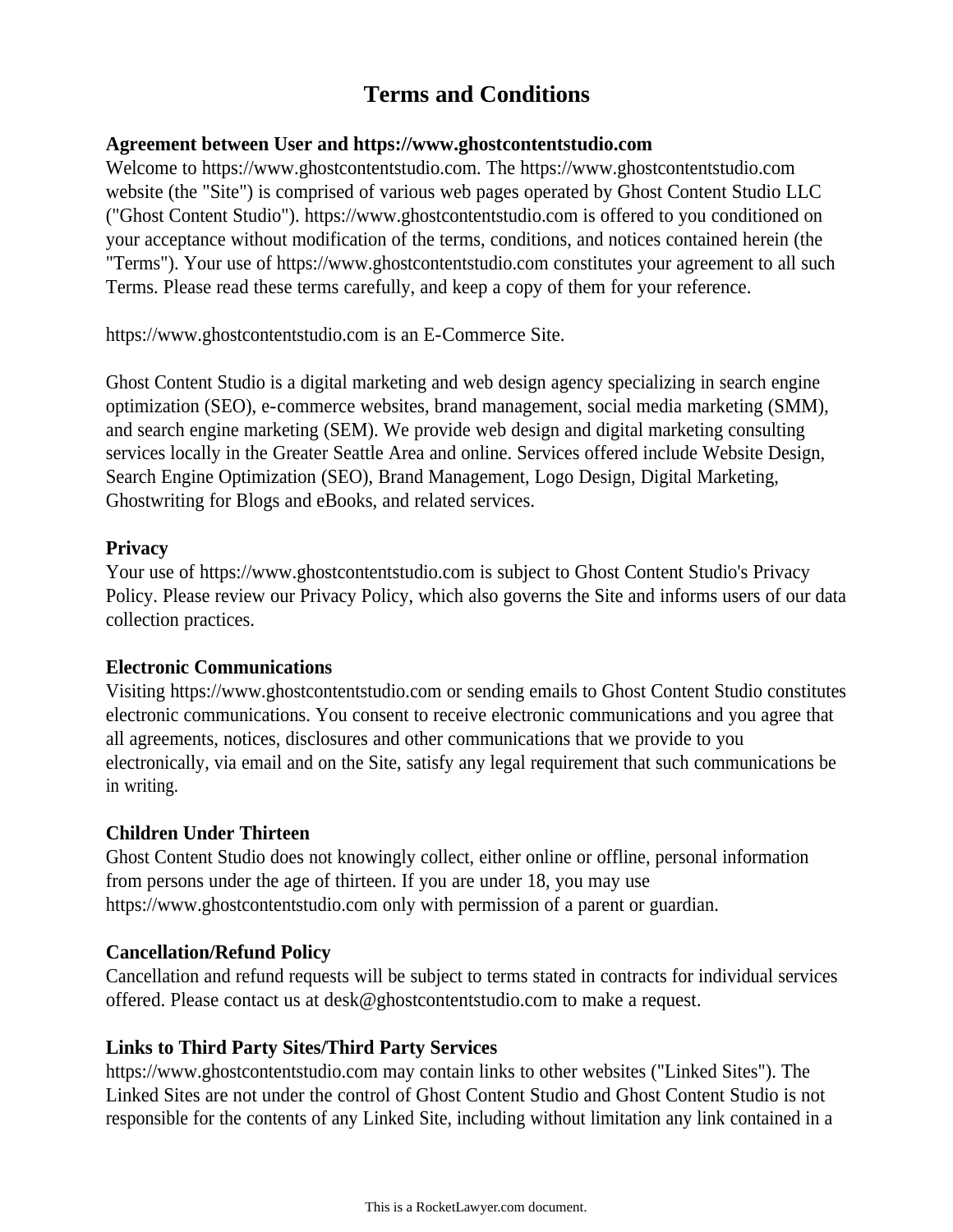Linked Site, or any changes or updates to a Linked Site. Ghost Content Studio is providing these links to you only as a convenience, and the inclusion of any link does not imply endorsement by Ghost Content Studio of the site or any association with its operators.

Certain services made available via https://www.ghostcontentstudio.com are delivered by third party sites and organizations. By using any product, service or functionality originating from the https://www.ghostcontentstudio.com domain, you hereby acknowledge and consent that Ghost Content Studio may share such information and data with any third party with whom Ghost Content Studio has a contractual relationship to provide the requested product, service or functionality on behalf of https://www.ghostcontentstudio.com users and customers.

## **No Unlawful or Prohibited Use/Intellectual Property**

You are granted a non-exclusive, non-transferable, revocable license to access and use https://www.ghostcontentstudio.com strictly in accordance with these terms of use. As a condition of your use of the Site, you warrant to Ghost Content Studio that you will not use the Site for any purpose that is unlawful or prohibited by these Terms. You may not use the Site in any manner which could damage, disable, overburden, or impair the Site or interfere with any other party's use and enjoyment of the Site. You may not obtain or attempt to obtain any materials or information through any means not intentionally made available or provided for through the Site.

All content included as part of the Service, such as text, graphics, logos, images, as well as the compilation thereof, and any software used on the Site, is the property of Ghost Content Studio or its suppliers and protected by copyright and other laws that protect intellectual property and proprietary rights. You agree to observe and abide by all copyright and other proprietary notices, legends or other restrictions contained in any such content and will not make any changes thereto.

You will not modify, publish, transmit, reverse engineer, participate in the transfer or sale, create derivative works, or in any way exploit any of the content, in whole or in part, found on the Site. Ghost Content Studio content is not for resale. Your use of the Site does not entitle you to make any unauthorized use of any protected content, and in particular you will not delete or alter any proprietary rights or attribution notices in any content. You will use protected content solely for your personal use, and will make no other use of the content without the express written permission of Ghost Content Studio and the copyright owner. You agree that you do not acquire any ownership rights in any protected content. We do not grant you any licenses, express or implied, to the intellectual property of Ghost Content Studio or our licensors except as expressly authorized by these Terms.

#### **International Users**

The Service is controlled, operated and administered by Ghost Content Studio from our offices within the USA. If you access the Service from a location outside the USA, you are responsible for compliance with all local laws. You agree that you will not use the Ghost Content Studio Content accessed through https://www.ghostcontentstudio.com in any country or in any manner prohibited by any applicable laws, restrictions or regulations.

# **Indemnification**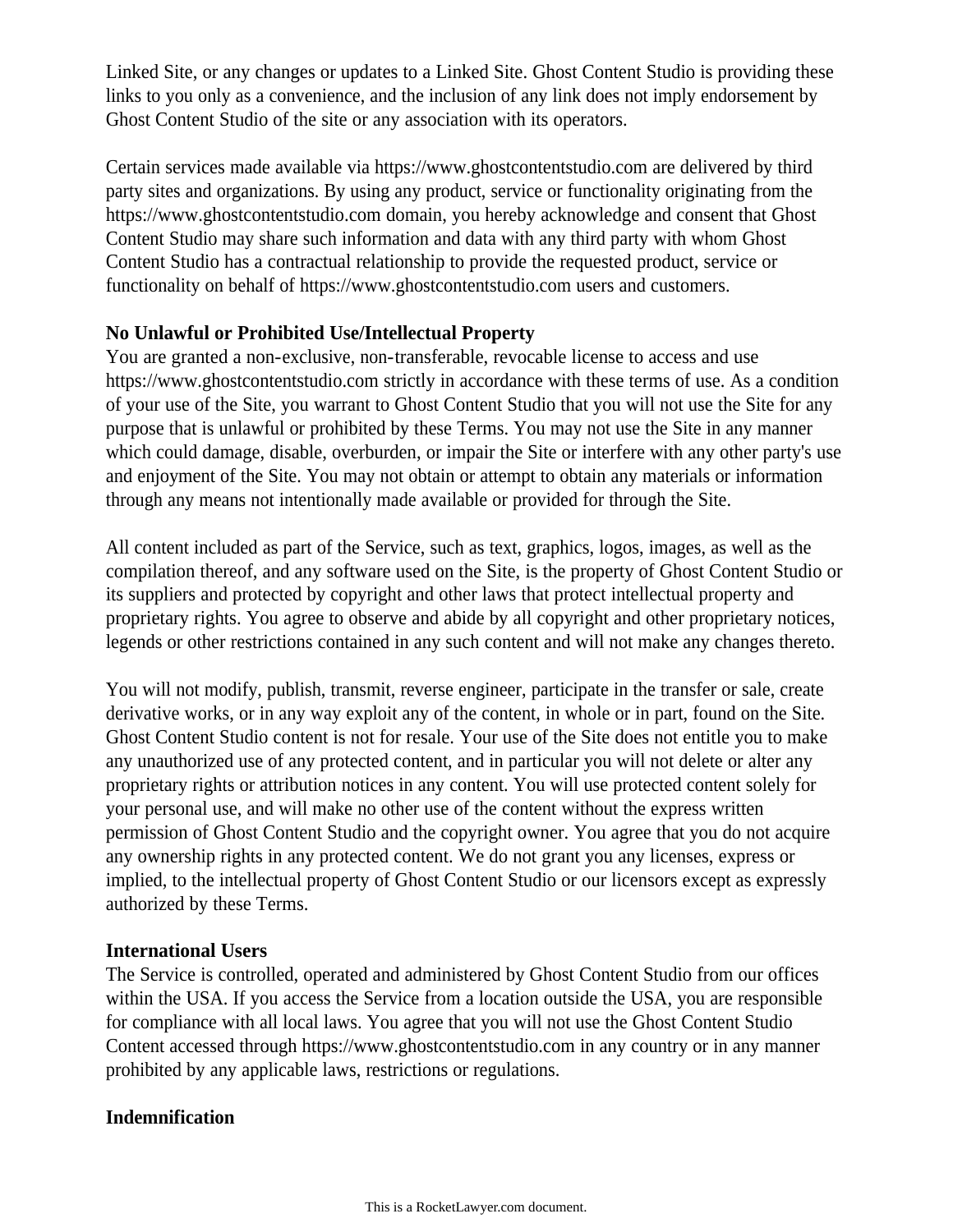You agree to indemnify, defend and hold harmless Ghost Content Studio, its officers, directors, employees, agents and third parties, for any losses, costs, liabilities and expenses (including reasonable attorney's fees) relating to or arising out of your use of or inability to use the Site or services, any user postings made by you, your violation of any terms of this Agreement or your violation of any rights of a third party, or your violation of any applicable laws, rules or regulations. Ghost Content Studio reserves the right, at its own cost, to assume the exclusive defense and control of any matter otherwise subject to indemnification by you, in which event you will fully cooperate with Ghost Content Studio in asserting any available defenses.

#### **Arbitration**

In the event the parties are not able to resolve any dispute between them arising out of or concerning these Terms and Conditions, or any provisions hereof, whether in contract, tort, or otherwise at law or in equity for damages or any other relief, then such dispute shall be resolved only by final and binding arbitration pursuant to the Federal Arbitration Act, conducted by a single neutral arbitrator and administered by the American Arbitration Association, or a similar arbitration service selected by the parties, in a location mutually agreed upon by the parties. The arbitrator's award shall be final, and judgment may be entered upon it in any court having jurisdiction. In the event that any legal or equitable action, proceeding or arbitration arises out of or concerns these Terms and Conditions, the prevailing party shall be entitled to recover its costs and reasonable attorney's fees. The parties agree to arbitrate all disputes and claims in regards to these Terms and Conditions or any disputes arising as a result of these Terms and Conditions, whether directly or indirectly, including Tort claims that are a result of these Terms and Conditions. The parties agree that the Federal Arbitration Act governs the interpretation and enforcement of this provision. The entire dispute, including the scope and enforceability of this arbitration provision shall be determined by the Arbitrator. This arbitration provision shall survive the termination of these Terms and Conditions.

# **Class Action Waiver**

Any arbitration under these Terms and Conditions will take place on an individual basis; class arbitrations and class/representative/collective actions are not permitted. THE PARTIES AGREE THAT A PARTY MAY BRING CLAIMS AGAINST THE OTHER ONLY IN EACH'S INDIVIDUAL CAPACITY, AND NOT AS A PLAINTIFF OR CLASS MEMBER IN ANY PUTATIVE CLASS, COLLECTIVE AND/ OR REPRESENTATIVE PROCEEDING, SUCH AS IN THE FORM OF A PRIVATE ATTORNEY GENERAL ACTION AGAINST THE OTHER. Further, unless both you and Ghost Content Studio agree otherwise, the arbitrator may not consolidate more than one person's claims, and may not otherwise preside over any form of a representative or class proceeding.

# **Liability Disclaimer**

THE INFORMATION, SOFTWARE, PRODUCTS, AND SERVICES INCLUDED IN OR AVAILABLE THROUGH THE SITE MAY INCLUDE INACCURACIES OR TYPOGRAPHICAL ERRORS. CHANGES ARE PERIODICALLY ADDED TO THE INFORMATION HEREIN. GHOST CONTENT STUDIO LLC AND/OR ITS SUPPLIERS MAY MAKE IMPROVEMENTS AND/OR CHANGES IN THE SITE AT ANY TIME.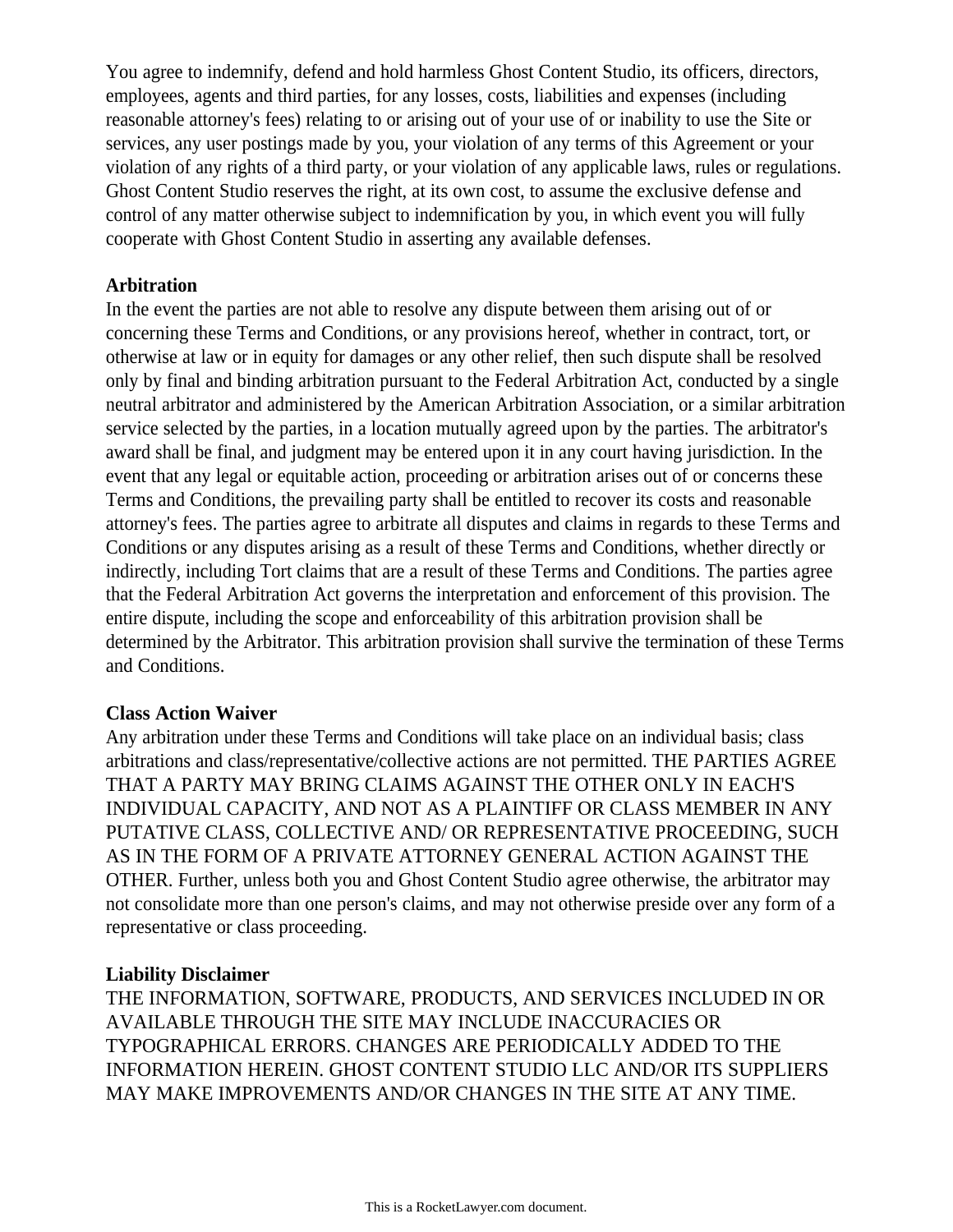GHOST CONTENT STUDIO LLC AND/OR ITS SUPPLIERS MAKE NO REPRESENTATIONS ABOUT THE SUITABILITY, RELIABILITY, AVAILABILITY, TIMELINESS, AND ACCURACY OF THE INFORMATION, SOFTWARE, PRODUCTS, SERVICES AND RELATED GRAPHICS CONTAINED ON THE SITE FOR ANY PURPOSE. TO THE MAXIMUM EXTENT PERMITTED BY APPLICABLE LAW, ALL SUCH INFORMATION, SOFTWARE, PRODUCTS, SERVICES AND RELATED GRAPHICS ARE PROVIDED "AS IS" WITHOUT WARRANTY OR CONDITION OF ANY KIND. GHOST CONTENT STUDIO LLC AND/OR ITS SUPPLIERS HEREBY DISCLAIM ALL WARRANTIES AND CONDITIONS WITH REGARD TO THIS INFORMATION, SOFTWARE, PRODUCTS, SERVICES AND RELATED GRAPHICS, INCLUDING ALL IMPLIED WARRANTIES OR CONDITIONS OF MERCHANTABILITY, FITNESS FOR A PARTICULAR PURPOSE, TITLE AND NON-INFRINGEMENT.

TO THE MAXIMUM EXTENT PERMITTED BY APPLICABLE LAW, IN NO EVENT SHALL GHOST CONTENT STUDIO LLC AND/OR ITS SUPPLIERS BE LIABLE FOR ANY DIRECT, INDIRECT, PUNITIVE, INCIDENTAL, SPECIAL, CONSEQUENTIAL DAMAGES OR ANY DAMAGES WHATSOEVER INCLUDING, WITHOUT LIMITATION, DAMAGES FOR LOSS OF USE, DATA OR PROFITS, ARISING OUT OF OR IN ANY WAY CONNECTED WITH THE USE OR PERFORMANCE OF THE SITE, WITH THE DELAY OR INABILITY TO USE THE SITE OR RELATED SERVICES, THE PROVISION OF OR FAILURE TO PROVIDE SERVICES, OR FOR ANY INFORMATION, SOFTWARE, PRODUCTS, SERVICES AND RELATED GRAPHICS OBTAINED THROUGH THE SITE, OR OTHERWISE ARISING OUT OF THE USE OF THE SITE, WHETHER BASED ON CONTRACT, TORT, NEGLIGENCE, STRICT LIABILITY OR OTHERWISE, EVEN IF GHOST CONTENT STUDIO LLC OR ANY OF ITS SUPPLIERS HAS BEEN ADVISED OF THE POSSIBILITY OF DAMAGES. BECAUSE SOME STATES/JURISDICTIONS DO NOT ALLOW THE EXCLUSION OR LIMITATION OF LIABILITY FOR CONSEQUENTIAL OR INCIDENTAL DAMAGES, THE ABOVE LIMITATION MAY NOT APPLY TO YOU. IF YOU ARE DISSATISFIED WITH ANY PORTION OF THE SITE, OR WITH ANY OF THESE TERMS OF USE, YOUR SOLE AND EXCLUSIVE REMEDY IS TO DISCONTINUE USING THE SITE.

#### **Termination/Access Restriction**

Ghost Content Studio reserves the right, in its sole discretion, to terminate your access to the Site and the related services or any portion thereof at any time, without notice. To the maximum extent permitted by law, this agreement is governed by the laws of the State of Washington and you hereby consent to the exclusive jurisdiction and venue of courts in Washington in all disputes arising out of or relating to the use of the Site. Use of the Site is unauthorized in any jurisdiction that does not give effect to all provisions of these Terms, including, without limitation, this section.

You agree that no joint venture, partnership, employment, or agency relationship exists between you and Ghost Content Studio as a result of this agreement or use of the Site. Ghost Content Studio's performance of this agreement is subject to existing laws and legal process, and nothing contained in this agreement is in derogation of Ghost Content Studio's right to comply with